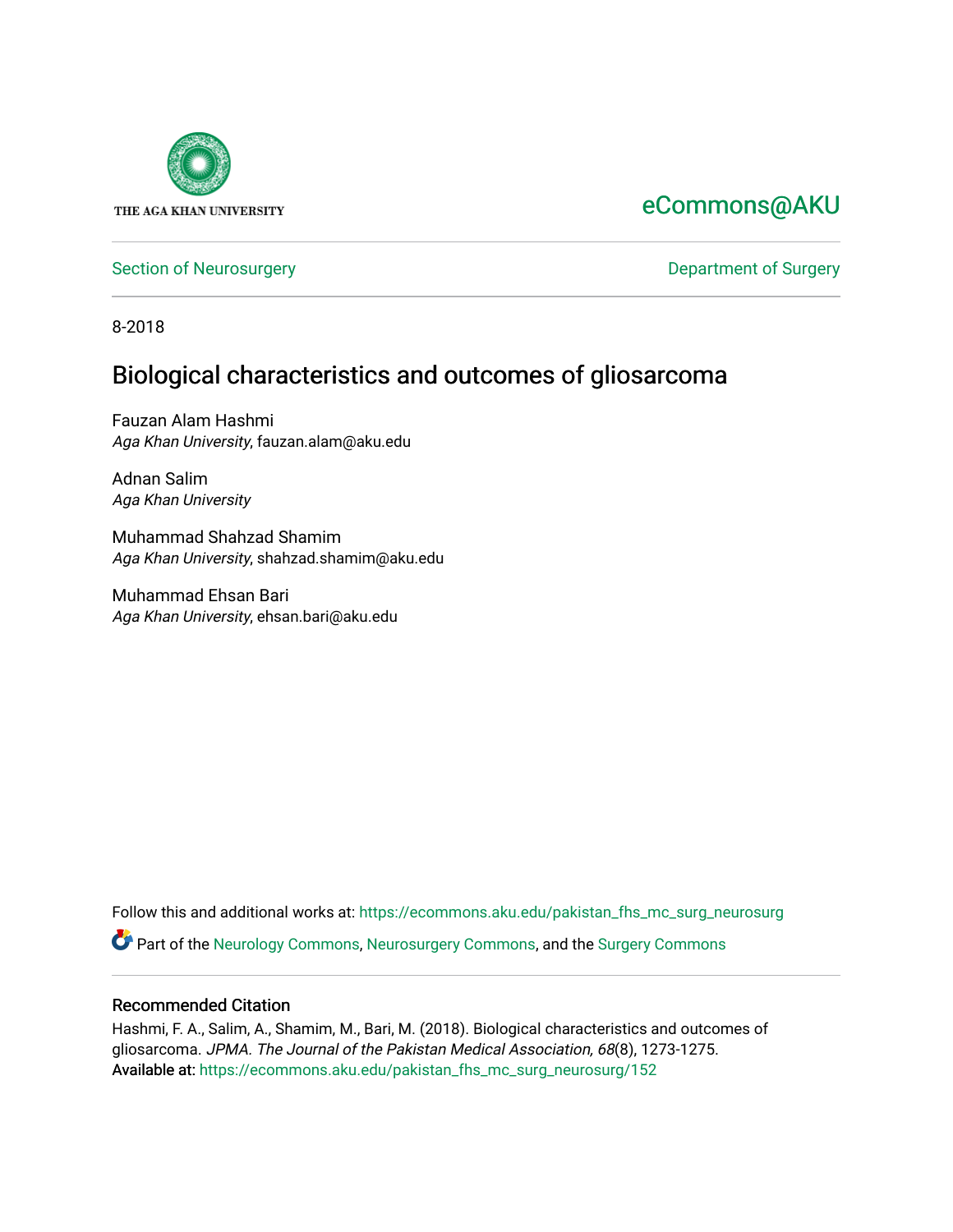## EVIDENCE BASED NEURO-ONCOLOGY

### **Biological characteristics and outcomes of Gliosarcoma**

Fauzan Alam Hashmi, Adnan Salim, Muhammad Shahzad Shamim, Muhammad Ehsan Bari

### **Abstract**

Gliosarcoma is a highly aggressive primary brain tumour. It is a relatively rare tumour and comprises of two histological components, glial and sarcomatous. Gliosarcomas carry a poorer prognosis than that of Glioblastoma Multiforme (GBM). The current review highlights important histological and radiological features of gliosarcoma in the light of recent literature, and also touches upon the treatment options and outcomes of various types of gliosarcoma.

**Keywords:** Glioma, Sarcoma, Brain tumour.

### **Review of Evidence**

Gliosarcoma is a rare primary brain tumour with prevalence varying from 1.5-8% in different studies, and accounts for 0.48% of all intra-cranial tumours. <sup>1</sup> It can be further subclassified into primary gliosarcoma (PGS) and secondary gliosarcoma (SGS), and whereas PGS occurs de novo, SGS is believed to occur as a recurrence or progression of Glioblastoma Multiforme (GBM), or as a consequence of radiation therapy. 2

The current accepted definition of gliosarcoma is 'a wellcircumscribed lesion with clearly identifiable biphasic glial and metaplastic mesenchymal components'. 3,4 The glial component resembles GBM and is richly positive for glial fibrillary acidic protein (GFAP),while the sarcomatous component resembles fibrosarcoma, but may also resemble osteosarcoma, chondrosarcoma, angiosarcoma,or rhabdomyosarcoma,<sup>5,6</sup> and is rich in reticulin and poor in GFAP expression. Reis et al., observed that P53 mutation is seen in 23% of gliosarcomas as compared to 11% of primary GBM, and epidermal growth factor receptor (EGFR) amplification, is found in only 4% of gliosarcomas compared to 35% of GBM. Small differences are also noted in Phosphatase and Tensin homolog (PTEN) mutation and cyclin-dependent kinase (CDK) amplification. <sup>7</sup> Cases of radiation induced gliosarcoma include ependymoma, oligodendroglioma, anaplastic astrocytoma, meningioma, pituitary adenoma, acute lymphoblastic leukaemia and choriocarcinoma. Extracranial metastasis can be seen in patients with SGS.<sup>2,8,9</sup>

Radiologically, Zhang et al., reported gliosarcomas as irregular

Aga Khan University Hospital, Karachi, Pakistan. **Correspondence: Muhammad Shahzad Shamim.** Email: shahzad.shamim@aku.edu

masses on both CT and MRI, with a smooth external wall, well demarcated from the surrounding brain parenchyma, and significant surrounding oedema. Furthermore, they described that gliosarcomas occur more commonly in the temporal lobe, and can appear similar to meningiomas on gross morphology.<sup>10</sup> Han et al.,<sup>3</sup> described it as generally large lesions that are hypointense on T1-weighted images and hyper-intense on T2 weighted images, with areas of necrosis and central calcification (characterized by heterogenous contrast enhancement), and intense peripheral or irregular enhancement and shift of midline structures. Diffusion and mass diffusion coefficient are usually heterogeneous and MR spectroscopy may show choline (Cho) peak, with normal creatinine (Cr) and low N-acetyl-aspartate (NAA), although these findings are non-specific. 11Despite small differences, gliosarcoma is largely indistinguishable from GBM in most cases as they share identical radiological and clinical characteristics, and their definitive differentiation is based only on histopathology. 4,12

The treatment is on the same lines as GBM, with maximal safe resection as the cornerstone, followed by Concomitant Chemotherapy and Radiation Therapy (CCRT). <sup>13</sup> Castelli et al., reported their management of gliosarcoma patients with12 months median follow up (2-71 months), and reported Gross total resection (GTR) in 59% patients. Temozolamide based CCRT was administered in 64% patients while 15% patients received adjuvant chemotherapy regimens based on platinum, fotemustine and vincristine. Treatment at recurrence included chemotherapy in 80% of patients, repeat surgery in 17% and chemo-radiotherapy in 2% of the patients. <sup>14</sup> They report a median Overall Survival (OS) of 13 months, and a median Progression Free Survival (PFS) of 7 months. Although it is difficult to conclude as such but CCRT and adjuvant chemotherapy did not improve OS compared to radiotherapy alone. High dose of Radiation Therapy (RT) and salvage treatment appeared to increase OS. 14

Cachia et al., in their series reported GTR in 53 % patients and CCRT in 70% of patients. Bevacuzimab based regimens were used in 47% of patients, with half receiving single agent and half another agent in combination. <sup>8</sup> Patients with GTR had a better Overall Survival (OS) (24.7 vs. 10.1 months), although this did not reach statistical significance. Overall, patients treated with bevacizumab had a PFS of 4.2 months and an OS of 8.7 months from initiation of treatment. Patients with PGS had the same outcomes, however, SGS patients treated with